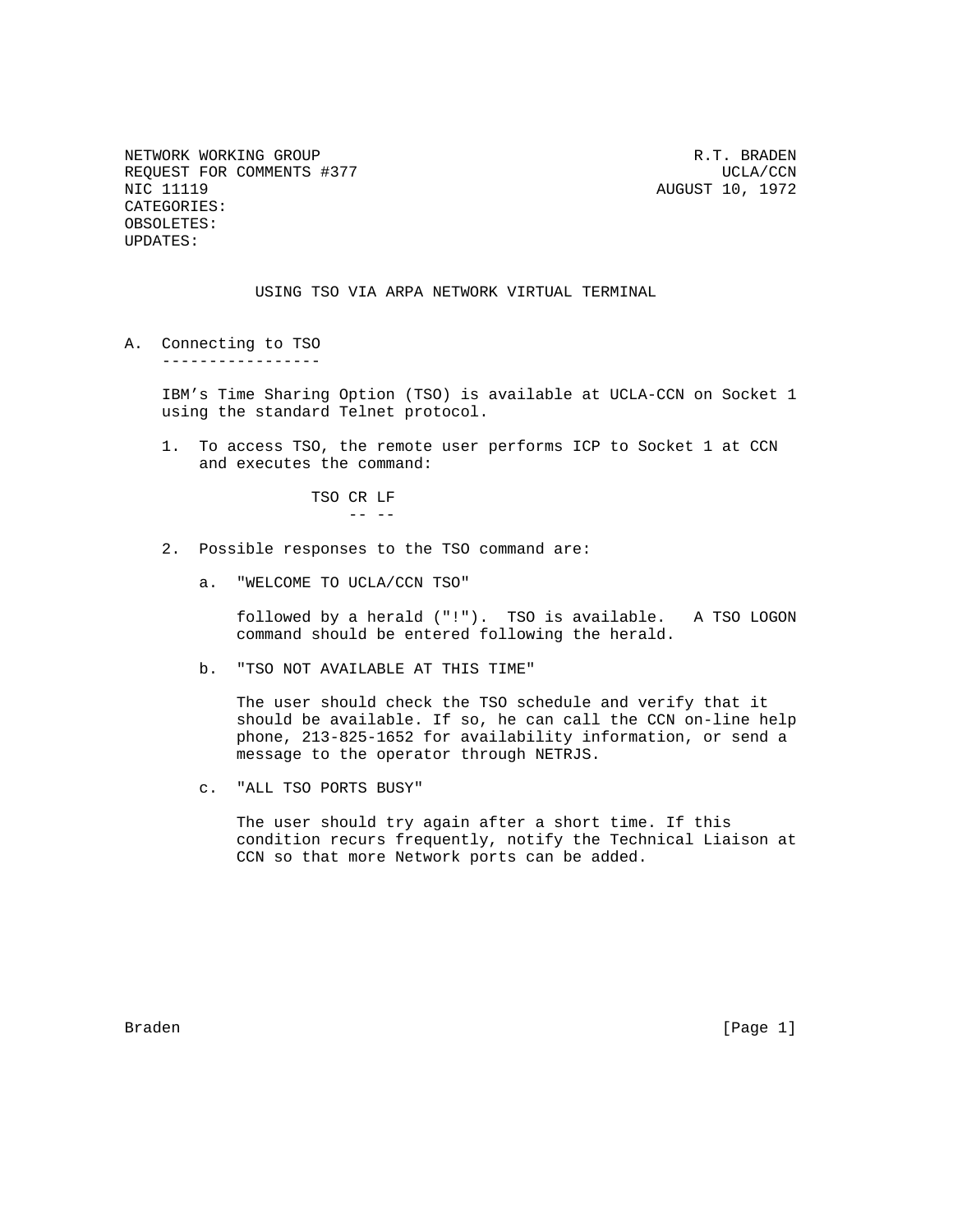3. When first connected to CCN server Telnet, the user has a choice of several commands besides "TSO". The TSO-related commands are:

> HELP - A listing of commands at this level, and other general information.

BBOARD - List operational notices.

- 4. Local echoing (i.e., by the user site) is required.
- 5. Server-Telnet will time-out and disconnect the user if:
	- a. Output to the Network does not complete within 5 minutes, or
	- b. An INS, DATA MARK pair does not match within 2 minutes, or
	- c. TSO waits for the user to enter input for 20 minutes.
- B. Conversing with TSO -------------------
	- 1. TSO is strictly a line-at-a-time system. Input is not scanned until either an end-of-line or an INS (interrupt) is received at CCN. TSO sends the user an exclamation mark ("!") as a herald when waiting for input.
	- 2. The end-of-line indication for input and output lines is the standard CR LF sequence.
	- 3. The remote user my interrupt TSO output by sending an INS and DATA MARK (Telnet X'80'). Note to TIP users: this may be accomplished with the TIP command "SEND SYNC". Each such interrupt is passed to TSO, which interprets it as an output break, i.e., as if the user pressed the ATTention key on his 2741 while the keyboard was \_locked\_.

 On the Network, "attentions" are not used to delete lines being entered. The CCN Server-Telnet provides line editing functions for TSO users: the ASCII control CAN deletes the line being entered, while BS deletes the preceding character.

 4. There is a third interrupt case to be considered: suppose a program has placed the user's terminal into input state, but the user wants to suspend its execution and take control up a level without satisfying the pending input request. This is supposed to be accomplished by sending an INS/DATA MARK pair. Unfortunately, due to a bug in our Network interface to TSO, the interrupt will be ignored in this case. To circumvent this

Braden [Page 2]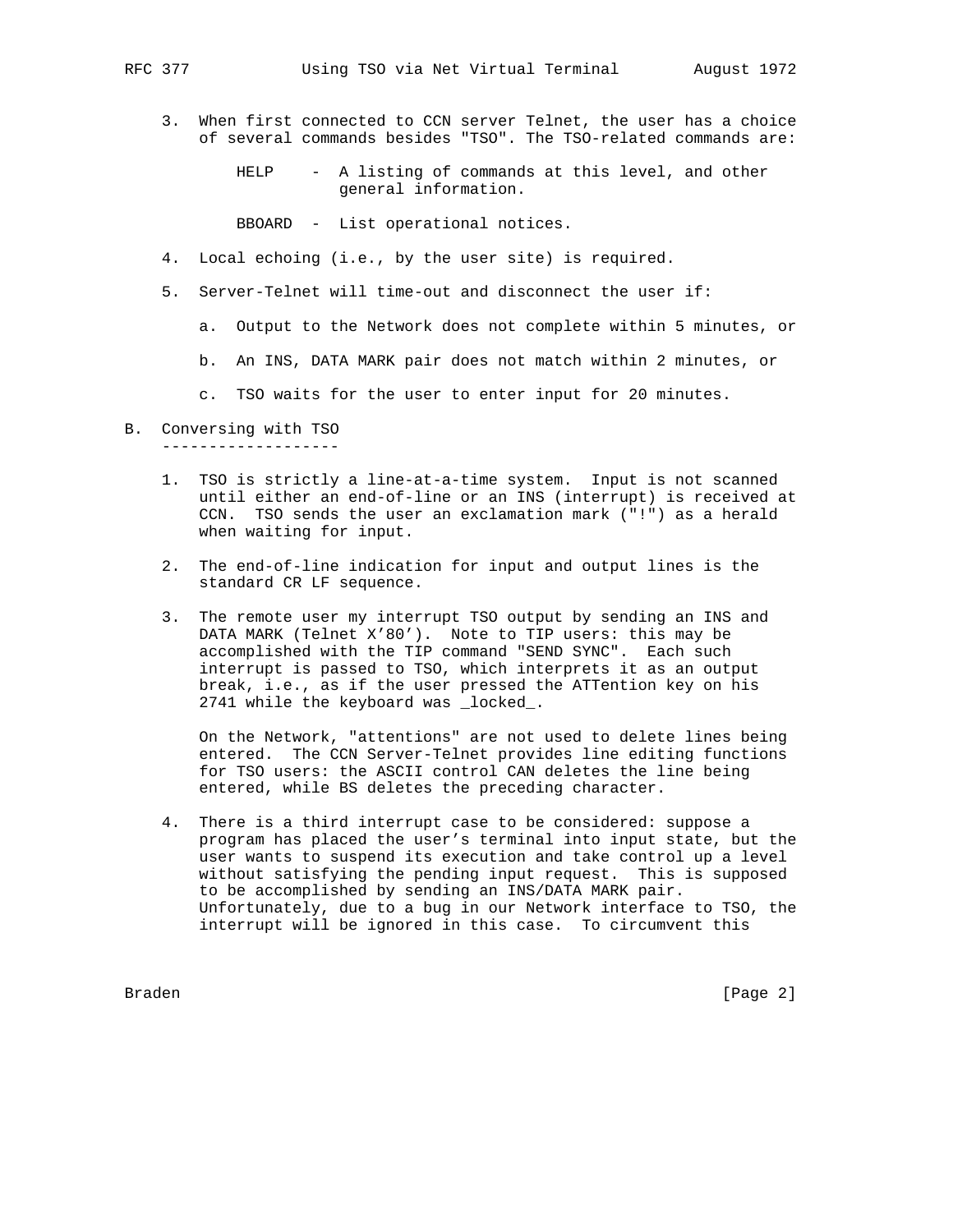problem, we recommend that you define a software break string, such as "!!!!". This may be accomplished with the command:

TERM INPUT (!!!!)

 Note that there are no quotes around the string. You can enter this command when you first log on, and it will remain in effect for the session (or until you issue a new TERM command). Then any input line containing four successive exclamation points will be interpreted as if an interrupt (attention) had been sent. If that line contains other characters preceding the exclamation marks, the latter will be interpreted as line delete; otherwise, the result will be to take control up a level.

- C. Character Sets --------------
	- 1. Both upper and lower case input are allowed, but the server Telnet will translate all lower case to upper. Output is normally upper case.
	- 2. Line-editing is provided by the Server-Telnet program before passing the input line to TSO.

| INPUT           | ACTION                                                                                                      |
|-----------------|-------------------------------------------------------------------------------------------------------------|
| CAN (control X) | delete current line.                                                                                        |
| BS (control H)  | delete previous character on<br>same line                                                                   |
|                 | (NOTE: Telnet control char-<br>acters are not deleted; they<br>are bypassed in the backspace<br>operation.) |
| HT (control I)  | insert one space in input.                                                                                  |

 All other ASCII controls are deleted from the input before line-editing is performed.

 3. Input lines are translated to EBCDIC by the rules used for a NETRJS remote operator console (see Appendix B in RFC189). Specifically:

Braden [Page 3]